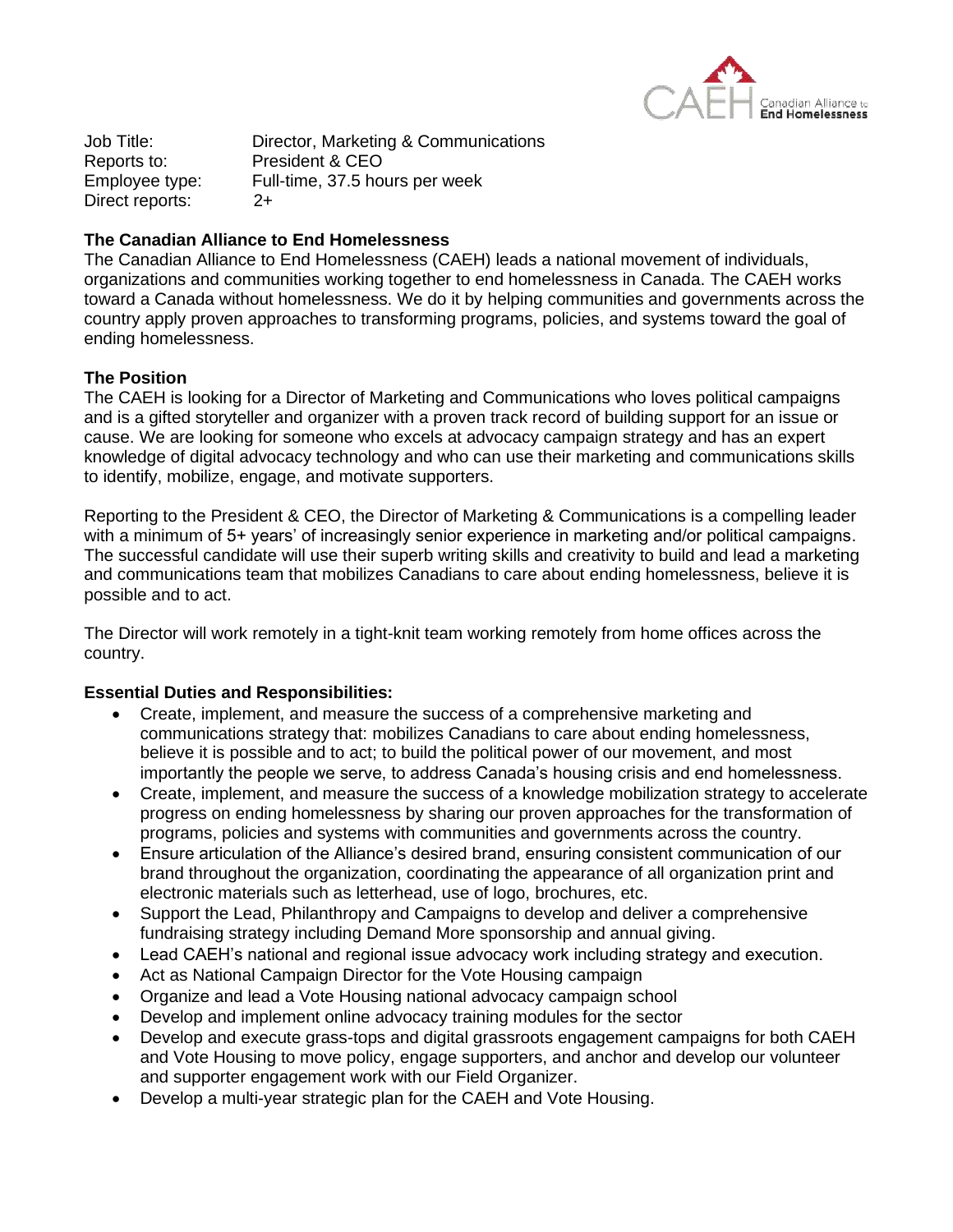

- Work closely with our contract event management company and the President & CEO, lead the planning and implementation the annual National Conference on Ending Homelessness.
- Manage all media relations, including networking, writing press releases and media advisories. As well as creating media strategies for any launches, campaigns, or announcements.
- Co-host national podcast, On the Way Home, with Blue Door. This includes weekly communications supports, developing scripts and series, reaching out to guests, exploring sponsorships and all promotional materials.
- Support the Built for Zero Canada team and our Training and Technical Assistance Program with marketing and communications support, including marketing strategy, promotions, webinar support, learning sessions support, newsletters, social media and more.
- Responsible for all CAEH, Allied Network and campaign social media, including the creation and execution of all social media strategies (graphics, writing, posting, etc.)
- Overseeing the creation of an Annual Report.
- With the Directors of various teams under the CAEH umbrella, develop, coordinate and deliver training, coaching and resource materials to assist communities in marketing, communications and advocacy campaigns to support local efforts to end homelessness.
- Provide communications support to all the Allied Networks, including newsletters, social media and more.
- Assist in the capture and dissemination of learning and best practices from high performing communities as a strategy for scale.

# **Qualifications**

- Passion for ending homelessness, a belief its possible, and a sense of urgency to get there.
- Bachelor's degree or equivalent education/experience.
- Minimum of five plus (5+) years increasingly senior work experience in marketing and/or political campaigning and/or issue advocacy campaign experience (from management to implementation and execution).
- History of effectively leading digital-first advocacy campaigns, managing volunteers, coalition partners, and projects in a dynamic campaign setting.
- Experience in policy review, communicating summaries of impact, and developing a plan of action to mobilize stakeholders appropriately.
- Demonstrated understanding of Canada's political, social, and economic landscape.
- Expert knowledge of multiple web and social media platforms including (but not limited to) WordPress, Facebook (including Facebook Business Manager), Twitter, Instagram, LinkedIn, Nationbuilder, NewMode.
- High level of proficiency with website development and writing
- Experience working with external graphic designers on websites and publications.
- Experience planning and developing video content
- Experience working with the mainstream media is preferred but not required
- Bilingual, English and French, both oral and writing skills is considered an asset.
- Political campaign management experience considered a major asset
- Ability to travel 7-10 days per month on average
- Ability to work independently in a virtual office setting and self-manage to achieve aggressive goals while being a strong team player.